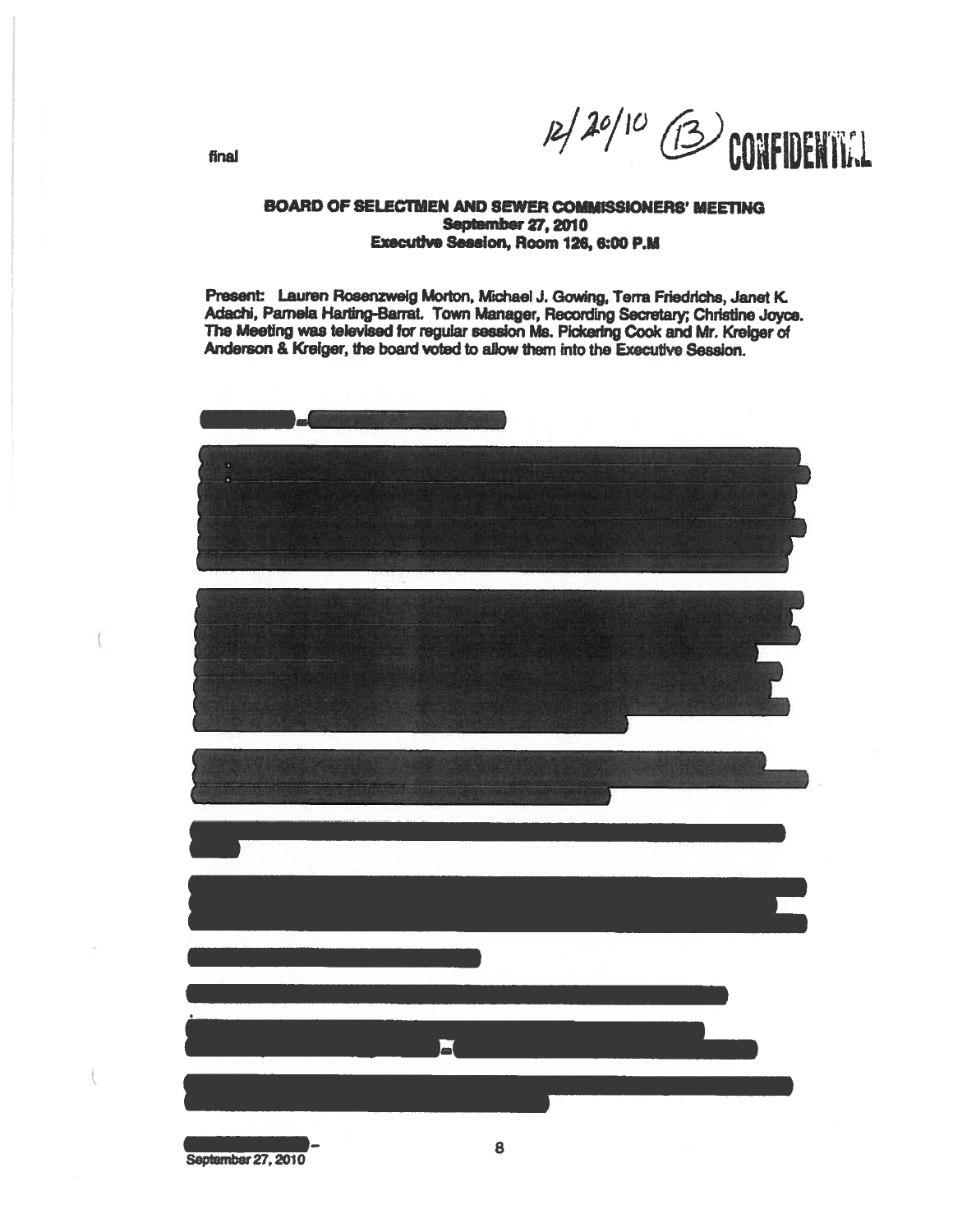

## CAOUETTE LAND, REAL ESTATE STRATEGY

final

Executive Session to discuss real estate strategy and litigation (Caouette/Simeone Land) Stow Street and to Invite Peter Ashton, Mary Ann Ashton, Waiter Foster, Jim Okun and Roland Bartl into the meeting. Roll Call taken - all AYES

Mr. Anderson outlined the issue. Jim Okum has conducted the next <sup>p</sup>hase of the area review. Ground water is clean, taking care of the clean up in the four areas, will cost less than \$100,000 and will depend on <sup>a</sup> nwnber of issues. They would recommend not taking any soll off the site and covering it as it is not leaching at this time.

Mr. Anderson presented several scenarios to handle the situation. Ms. Rosenzweig Morton asked about several questions that she wanted addressed. Ms. Adachi asked about how we can be sure there are no hazardous materials migrating.

Mr. Gowing said that they are looking at the whole site as <sup>a</sup> <sup>21</sup> <sup>E</sup> because the history of the site. Ms. Friedricha wanted to find out It we can start to release all the reports to the public. Mr. Anderson said when the repor<sup>t</sup> is final we would. We don't want to release <sup>a</sup> draft report at this time. They will send it to Caouette's lawyer and other parties. Mr. Anderson suggested to vote in open session to recommend that the Board goes forward with the Special Town Meeting

Mary Ann Ashton asked about the source of funding, it was noted that it would be from Free Cash. She felt it is appropriate to have an ALG meeting about this before a Special Town Meeting regarding use of Free Cash

Walter Foster asked questions about CPC. He questioned the lower Appraisal issue and questioned the second appraisal -- does it take into effect the clean up? Can we expend the CPC money before the clean up?

Peter asked about the recent appraisal and has It been released? If the Board takes <sup>a</sup> vote to proceed we will give people both appraisals. If the Article is defeated we will not go forward with the purchase, Ms. Rosenzweig Morton said we would have no money to move forward.

Ms. Friedriche — Moved to go forward to the info meeting and make <sup>a</sup> recommendation at the Meeting. Ms. Harting-Barrat - second. All yeas after roll call

Close this portion of the Executive Session, Clerk took roll call vote, All Ayes.